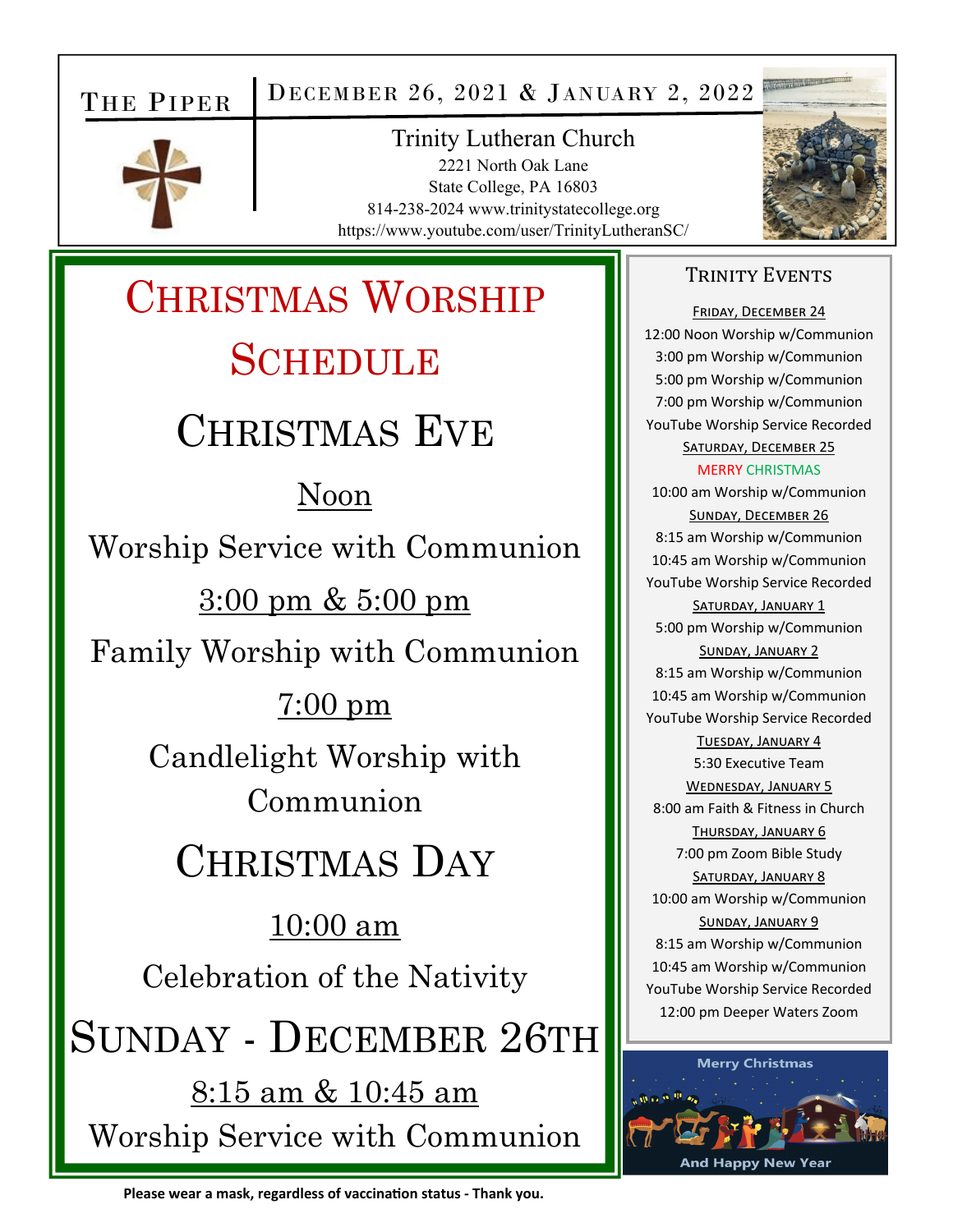## *FROM THE PASTOR'S DESK*

Dearly Beloved of God,

For weeks now I have listened to Christmas music on the radio. They have played all the old and new songs. In light of the current pandemic, listening to this much Christmas music has been enriching and comforting. Still Christmas seems to have come quickly again this year.

As I write this, these words by Frankie Lymon come to mind:

Merry voices raised in singing Carols through the streets are ringing All because it's Christmas once again Lovers kiss in public shyly Mistletoe was hung there slyly All because it's Christmas once again Little kiddies' noses flattened On the window pane Peeking at the dollys And the shiny choo-choo trains Santa's hitching up his reindeer Has his bag packed tight Everything is ready for the sleigh ride Trough the night Christmas trees with lights are twinkling Glasses filled with snowflakes sprinkling All because it's Christmas once again So here's a wish we keep repeating Please accept the season's greetings All because it's Christmas once again

#### Source: Musixmatch

The song is called, ""It's Christmas Once Again." Somehow, it doesn't really feel like Christmas this year. There is far too much bad, sad news; too much doubt and fear; too much tension and stress—in so many dimensions of our lives.

Then again, hasn't that always been the case with Christmas. According to St. Matthew, Joseph plans to divorce Mary when he learns of her pregnancy and knows it is not his child. St. Luke reminds us that Mary willingly accepted her assignment from God surely not knowing what a burden she was taking on. Together they had to travel an arduous journey when Mary was in her ninth month only to find the only shelter available, a stable. There amidst the animals, and straw and barn smells, she gave birth with no one to help but Joseph. Smelly shepherds surprise the family with news about the child Mary names Jesus.

As hard as the journey was to that point, their lives would not get any easier. Though Mary and Joseph did have other children, Mary would find herself a single parent far too soon. She would not understand Jesus' ministry and calling. She would suffer fears for her Firstborn's health and well-being. She would grieve in pain as she would watch her beloved Jesus die a miserable death on a cross. This Gospel story made possible, "All because it's Christmas once again."

So, once again we celebrate the Christmas, the birth of the Messiah, Christ the Lord. We will gather to celebrate the coming of light and life to us and all the world. This Good News may not make life easier, but it certainly makes life possible, giving us hope to dream new dreams about how the world could be. It gives us strength do what we can to make a difference in the lives of those we love and those we meet. It empowers us for the living of these days, "All because it's Christmas once again."

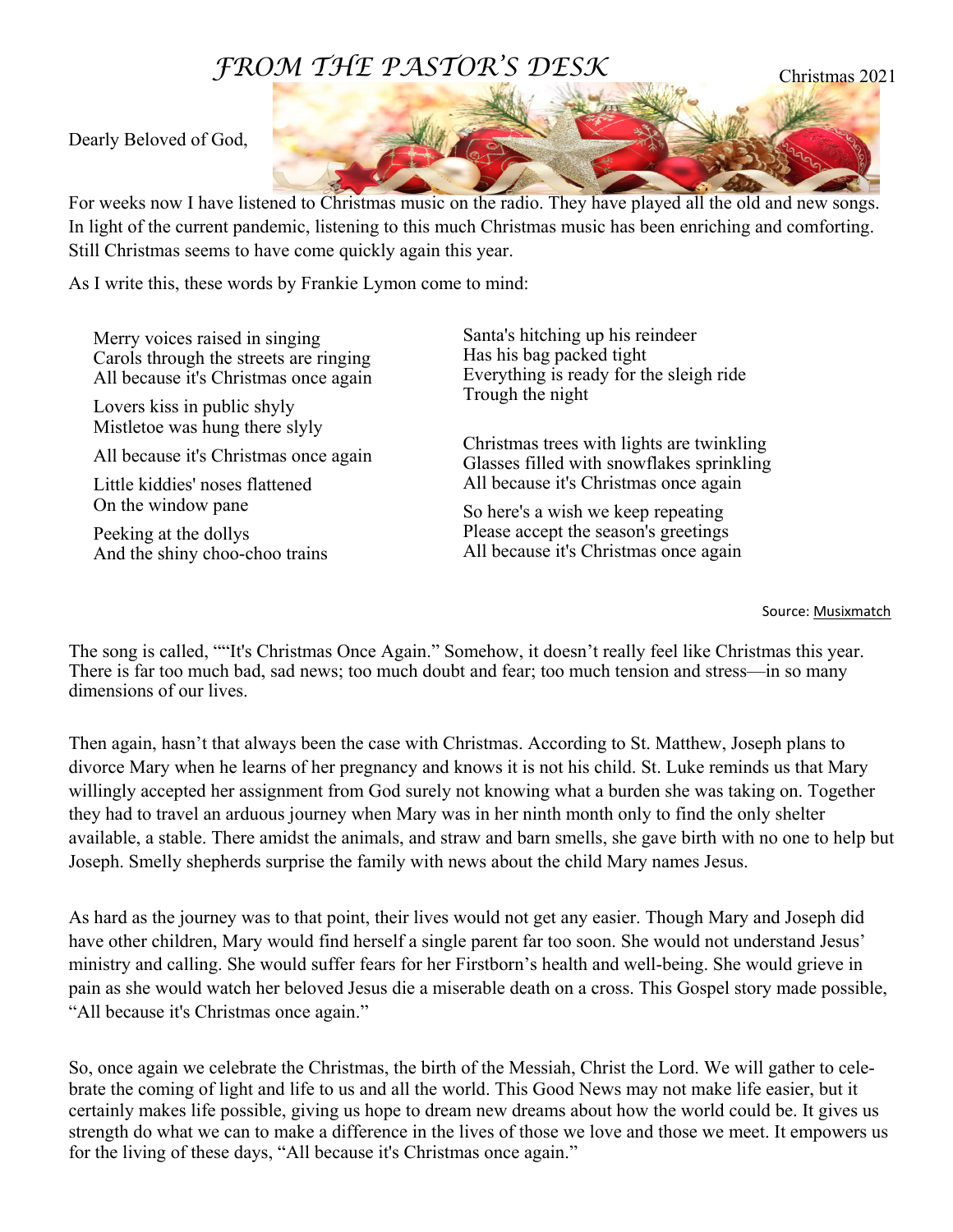May this Christmas season bring us renewed joy, hope, peace and love as we celebrate the coming of Christ the Lord, rejoicing in this Good News, "All because it's Christmas once again!"

God's richest blessings to you and yours this Holy Season and throughout the New Year!

Peace, joy and love,

Pastor Ron

Pastor Ron

#### **SAFETY REMINDERS**

Given the continued spread and threat of COVID-19, especially the omicron variant, please exercise good judgment to keep you, your family and others here at Trinity safe.

- 1. If you have not been fully vaccinated, including getting a booster, it would be best if you did not attend worship.
- 2. We strongly encourage everyone to wear a mask throughout the worship service you attend.
- 3. We will sing at some of the services, but we will only sing one verse of each of the hymns for safety's sake.
- 4. We will include the traditional candle lighting and have metal thimbles available to snuff out the candles rather than blowing them out.
- 5. Practice social distancing of six feet or more. If you are seated and you are not comfortable with how close others are to you, feel free to move to a more appropriate place.
- 6. The pews have been roped off to support social distancing. Additional chairs will be place in the back of the worship space.

We realize these are trying times, but as always, we here at Trinity do not want to be part of the problem. Instead, we want to support behaviors that help minimize the spread of the virus. Your support and understanding are greatly appreciated!

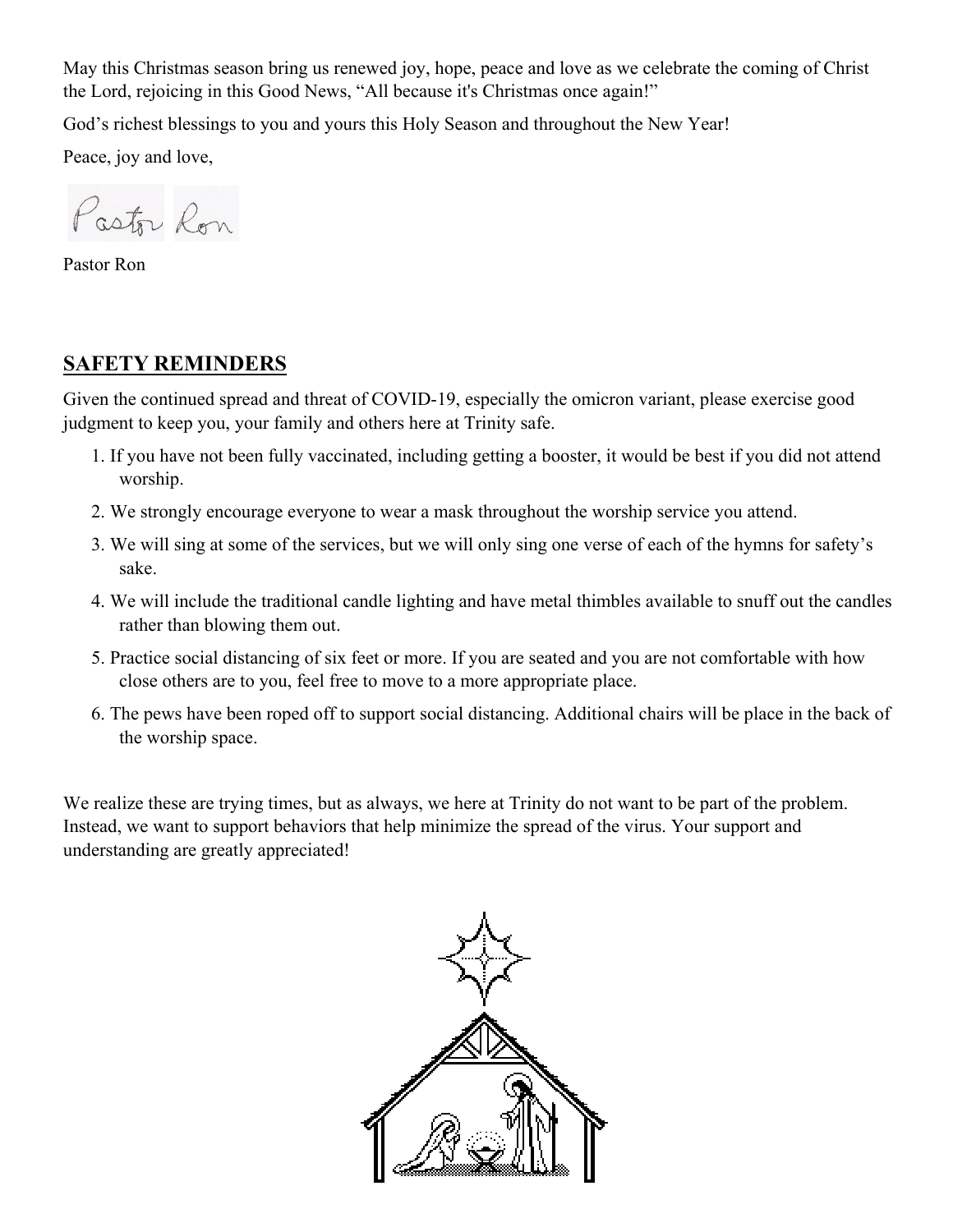#### PRAYER LIST

TLC DISCIPLES Jerry Wion, Carol Bernlohr, Dee Kiel, Linda Leslie, Roger Glad, the Brownson Family

#### TLC FRIENDS

Rita Shetler, Laurel, Micki Smith, Audre, Mark, Betsy. Ed Petersen, Carla Proby, Ruth Rhodes

All TLC friends names will be removed next week.



**JANUARY BIRTHDAYS** 

| Angela Garritano        | 1  |
|-------------------------|----|
| <b>Melissa Phillips</b> | 1  |
| Eric Fedorko            | 5  |
| <b>Laurie Smith</b>     | 5  |
| Elowen Kendall          | 9  |
| <b>Rick Whitmer</b>     | 9  |
| Dolores Kiel            | 10 |
| Alexa Oselinsky         | 11 |
| David Oselinsky         | 12 |
| Dee Frisque             | 13 |
| Sean Grubbs             | 15 |
| <b>William Adams</b>    | 16 |
| <b>Barbara Roberts</b>  | 16 |
| <b>Noelie Garritano</b> | 17 |
| <b>Bette Larson</b>     | 18 |
| <b>Kevin Trostle</b>    | 19 |
| <b>Dennis Weidel</b>    | 23 |
| Jane Weller             | 24 |
| Gina Motter             | 25 |
| Liam Merritt            | 29 |
| <b>Scott Crain</b>      | 30 |
| <b>Nancy Owens</b>      | 31 |
|                         |    |



Readings 12/26

1 Samuel 2:18‐20, 26 Psalm 148 Colossians 3:12‐17 Luke 2:41‐52

#### Readings 1/2/22

Jeremiah 31:7‐14 Psalm 147:12‐20 Ephesians 1:3‐14 John 1:[1‐9]10‐18

## **Memoir Club**



Do you have a story to tell? A cherished memory to

recapture? Of course you do. EVERYONE does.

Now you have an opportunity to not only share your story but

also hear others tell THEIRS.

A Memoir club is forming at Trinity. At least the first few meetings will be via Zoom, starting Thursday, January 13th, at 7 PM. Carol Smith will be facilitating.

Everyone from ages 16 to infinity are welcome to attend this initial INFORMATION meeting where we will discuss exactly what a memoir group is, what the format is like, etc..

It's a wonderful way to shake off the post holiday blues, get to know others, and spend some winter evenings reminiscing.

If you are interested in learning more, please email Beth at tlcoffice2@comcast.net so she can make sure you

receive the Zoom invitation via email.

Any questions? Feel free to contact Carol Smith at